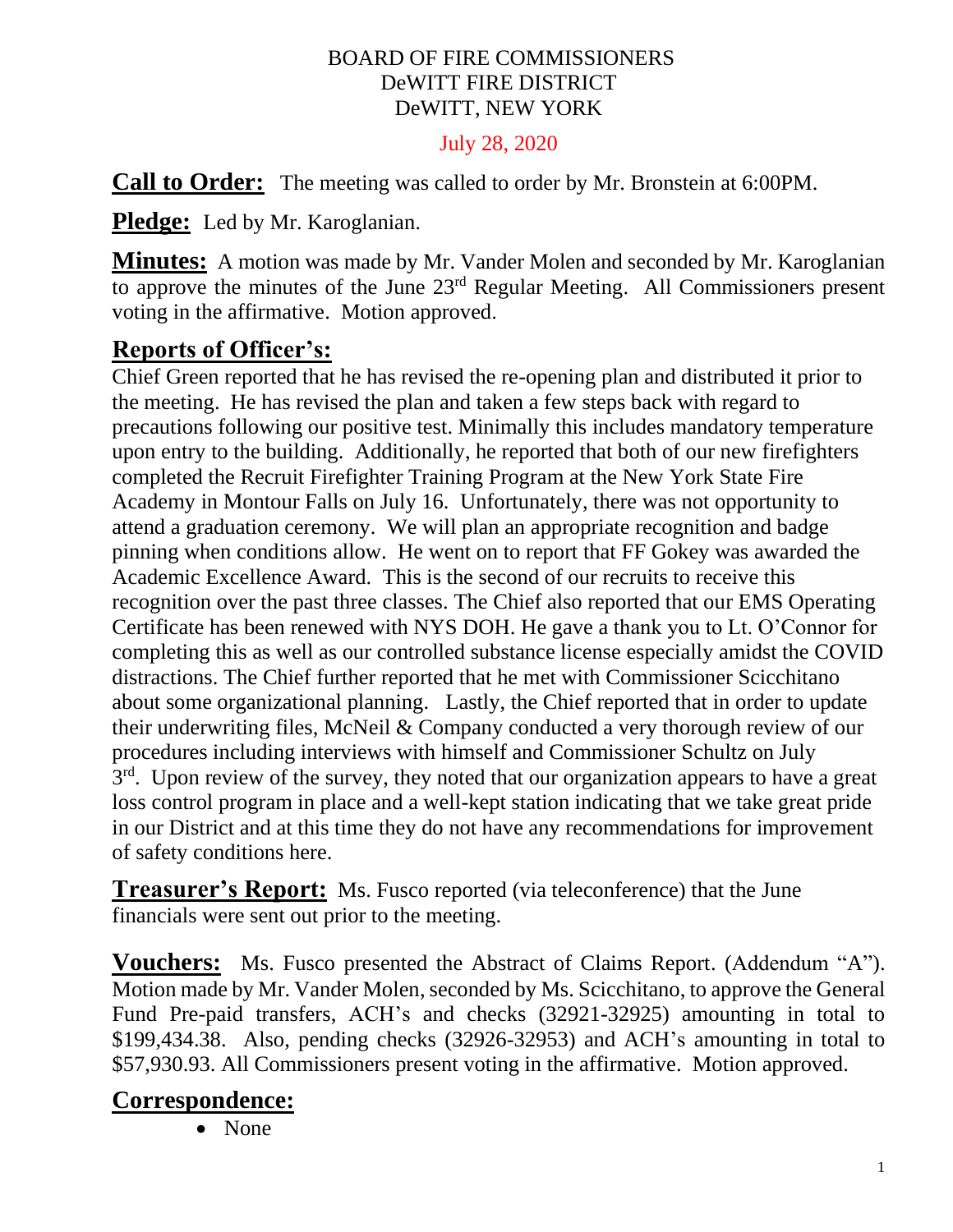#### **Response Statistics:**

| Year-To-Date<br><b>Response Stats:</b> | <b>DATE</b> | <b>GENERAL</b> | E.M.S.          | TOTA) |
|----------------------------------------|-------------|----------------|-----------------|-------|
|                                        | 06/30/2020  | 386            | 60 <sub>1</sub> | 987   |
|                                        | 06/30/2019  | 337            | 557             | 894   |

#### **Training Requests:**

| <b>NAME</b>  | <b>EVENT</b>                     | <b>TION</b><br>$T^{\alpha}$<br>a n | <b>COMP</b> | $\bold{AMT}$           | <b>BOARD</b> |
|--------------|----------------------------------|------------------------------------|-------------|------------------------|--------------|
| <b>JOKEY</b> | $\mathbf{r}$<br>Behavior<br>Fire | <b>EL</b><br>arneveld.             | \$600       | ሰዓዓ $\epsilon$<br>لككك | N/I<br>◡     |

### **COMMITTEE REPORTS:**

**Apparatus and Equipment:** No report.

**Buildings and Grounds:** Mr. Karoglanian reported that he reached out to Lan-Co regarding catch basin repairs.

**Finance:** No report

**Long-Range Planning:** Ms. Scicchitano reported that she met with Chief Green and Mr. Bronstein regarding the long-range plan as it pertains to apparatus and IT. **Personnel/Staffing**: No report.

**Legal:** No report.

#### **OLD BUSINESS:**

#### **Sale of Engine 1:**

Chief Green reported that he has a verbal commitment from the city of Mason, Tennessee to purchase the unit however no formal offer. There is also a Chicago-based broker for South America reviewing our videos.

### **NEW BUSINESS:**

### **COVID-19:**

The board had a discussion regarding paid leave of those employees that have tested positive for COVID-19. Mr. Schultz presented information on federal and NYS guidance regarding this topic. After a lengthy discussion, it was agreed to table the decision until Mr. Schultz could gather more information.

#### **Part-time Firefighter appointment:**

Chief Green reviewed that he, DC Tompkins and Commissioner Vander Molen met with several candidates to fill a vacancy on the part-time roster. He presented FF Michael Gabriel for consideration. FF Gabriel is a full-time firefighter in the Manlius Fire Department. A motion was made by Mr. Vander Molen and seconded by Ms. Scicchitano to authorize the part-time hire. All Commissioners present voting affirmative. Motion approved.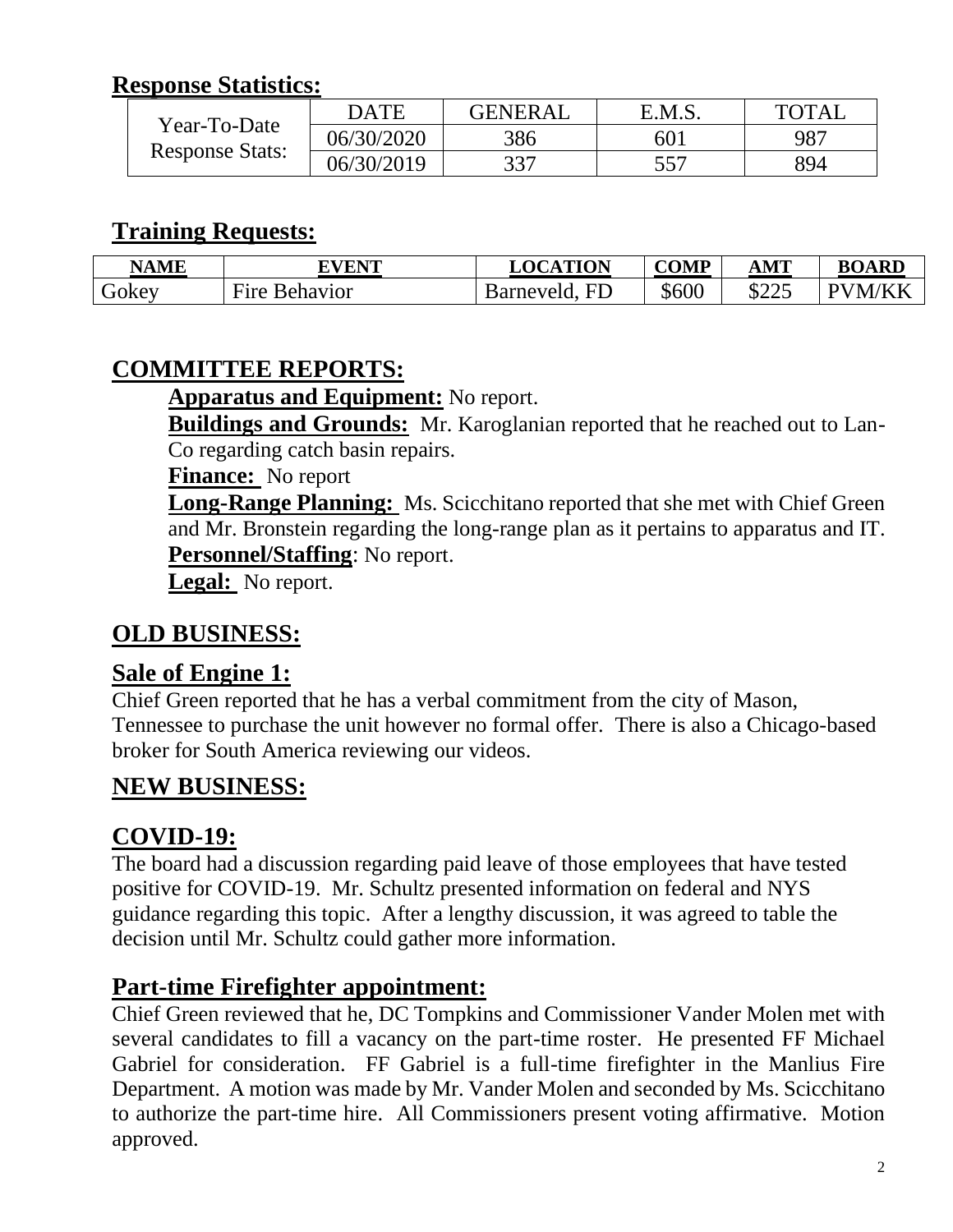**New Laptops:** Chief presented a proposal to purchase 2 new laptops and docking stations from NetManageIT for a total cost of \$2,400. These will be the first of 4 laptops being purchased to replace dated desktops. This will allow staff to be more mobile. A motion was made by Mr. Vander Molen and seconded by Mr. Karoglanian to authorize the purchase. All Commissioners present voting affirmative. Motion approved.

## **MDT Purchase:**

Chief Green presented a proposal to purchase 3 new MDT units at a total cost of \$16,758 from Advanced Electronic Design. A motion was made by Mr. Karoglanian and seconded by MR. Vander Molen to authorize the purchase. All Commissioners present voting affirmative. Motion approved. (2 of the 3 units will be reimbursed by the DeWitt Fire Department Inc.)

# **Presentation Equipment:**

The Chief presented a proposal to replace the outdated and inoperable video presentation equipment. The purchase will be from BJ's at a cost of \$1,812.94 to be reimbursed by the DeWitt Fire Department Inc. A motion was made by Mr. Vander Molen and seconded by Ms. Scicchitano to authorize the purchase. All Commissioners present voting affirmative. Motion approved.

## **Rope Rescue Equipment:**

Chief Green presented a proposal to purchase replacement Rope Rescue Equipment. The existing equipment is beyond it's useful life. The full cost of the replacement will be reimbursed by the DeWitt Fire Department Inc. The replacement equipment will be purchased from MES at a cost of \$10,505.00. A motion was made by Ms. Scicchitano and seconded by Mr. Karoglanian to authorize the purchase. All Commissioners present voting affirmative. Motion approved.

# **SCBA Universal Air Connection / RIT Unit:**

Chief Green presented a proposal to purchase a new SCBA Universal Air Connection Kit for the RIT Unit from MES for a cost of \$3,134.00. This purchase will be reimbursed by the DeWitt Fire Department Inc. A motion was made by Mr. Vander Molen and Seconded by Ms. Scicchitano to authorize the purchase. All Commissioners present voting affirmative. Motion approved.

# **Executive Session:**

A motion was made by Mr. Vander Molen, seconded by Mr. Karoglanian to go into Executive Session to discuss a upcoming contract negotiations. All Commissioners present voted in the affirmative. Motion approved at 6:48PM.

A motion was made by Mr. Vander Molen, seconded by Mr. Karoglanian to return to the General Session. All Commissioners present voted in the affirmative. Motion approved at 7:45PM.

No business was conducted during the Executive Session.